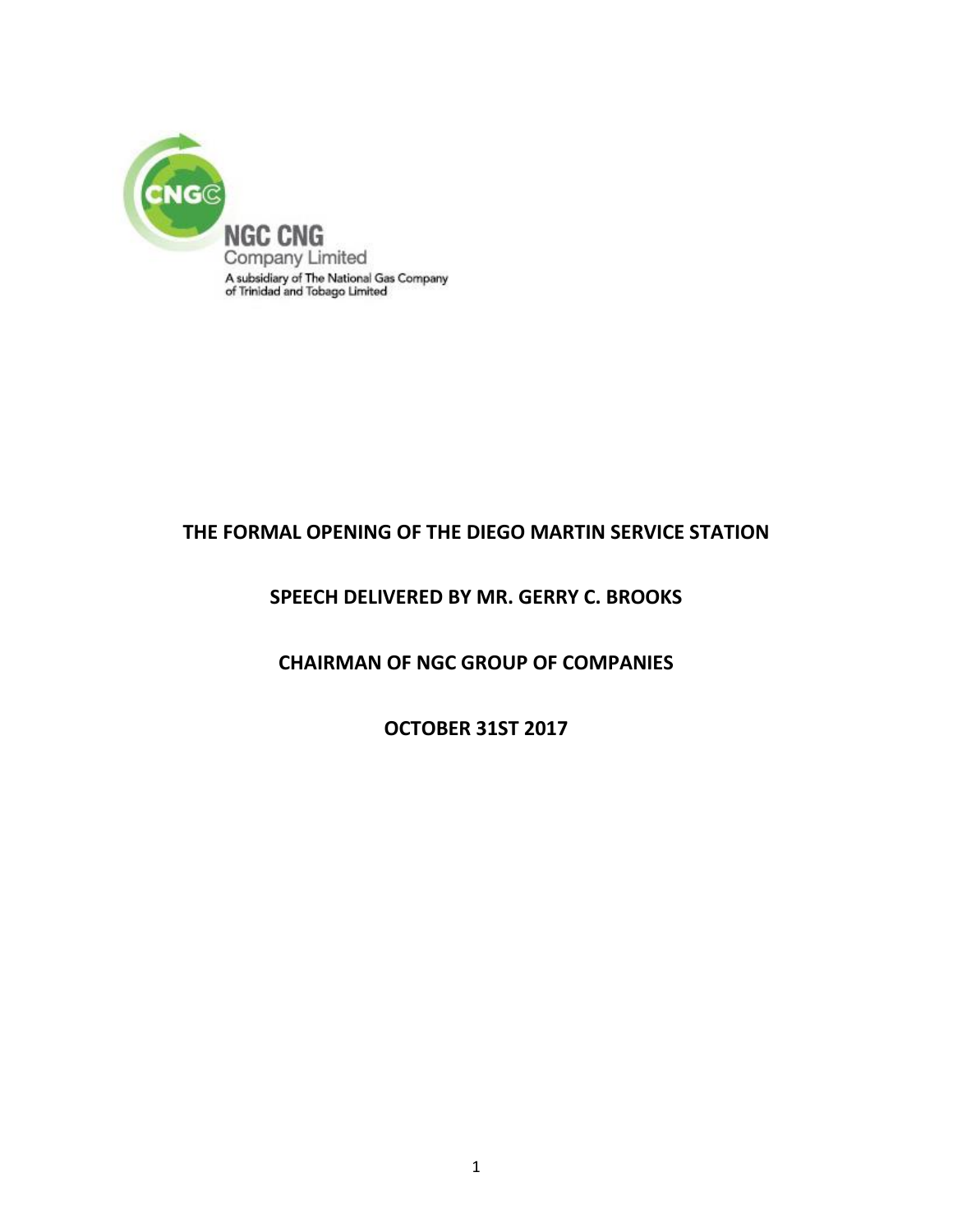GOOD EVENING ALL AND WELCOME TO THE FORMAL OPENING OF THE DIEGO MARTIN SERVICE STATION. MAY I OFFER OUR CONGRATULATIONS TO NATIONAL PETROLEUM MARKETING COMPANY, NGC CNG AND TO ALL STAKEHOLDERS INVOLVED WITH THE CONSTRUCTION AND OPENING OF THIS NEW MULTI-FUEL SERVICE STATION. TODAY MARKS ANOTHER IMPORTANT MILESTONE - THE DEEPENING OF CNG SERVICE IN THE NORTH WEST. IT IS THE LAUNCH OF THE 12<sup>TH</sup> STATION IN THE NGC CNG NETWORK AS WE MOVE STEADFASTLY TOWARDS OUR 30-STATION OBJECTIVE!

THIS DIEGO MARTIN STATION WILL SERVE A COMMUNITY OF 100,000 PERSONS INCLUSIVE OF MAXI TAXI DRIVERS, SCHOOL BUSES, THE PTSC NETWORK AND THE MOTORING PUBLIC. IT STRATEGICALLY SUPPORTS ITS SISTER STATION AT ST CHRISTOPHER'S WHICH WAS OPENED FIFTEEN MONTHS AGO. IT PROVIDES A CONVENIENT AND EFFECTIVE FUELING OPTION FOR THE MOTORING PUBLIC IN NORTH/WEST TRINIDAD.

AS CHAIRMAN OF THE NGC GROUP, IT IS MY PLEASURE TO REMIND YOU OF NGC CNG'S VISION AND MISSION WHICH IS TO TRANSITION MOTORISTS TO THE CNG OPTION, PROVIDING SAVINGS TO CUSTOMERS, A REDUCED SUBSIDY BURDEN TO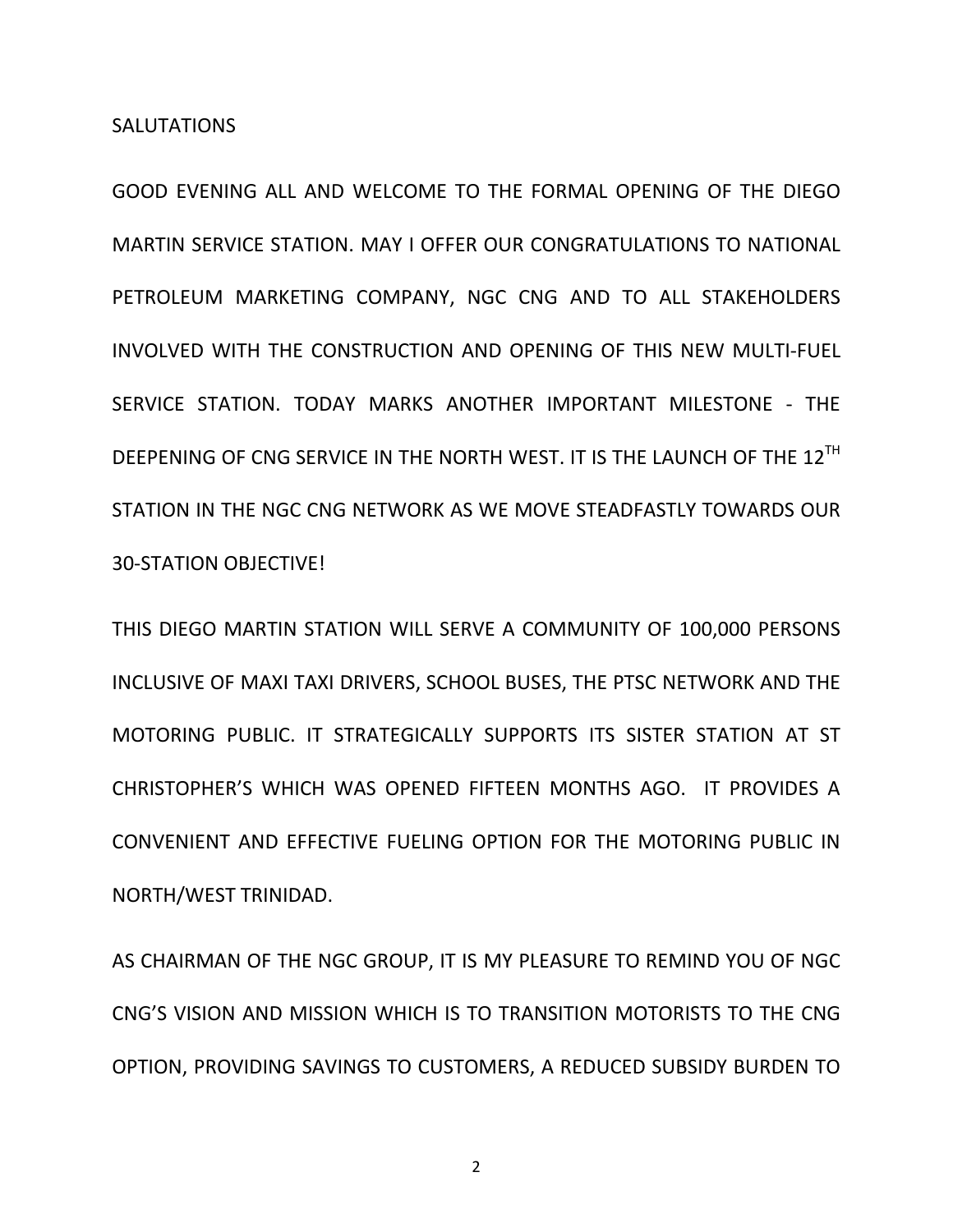OUR COUNTRY AND A CLEANER ENVIRONMENT FOR OUR CITIZENS. FROM AN INITIAL BUDGET OF \$500M, OUR BOARD PROPOSES TO EXCEED THE ORIGINAL TARGETS WITH A REDUCED BUDGET OF \$321 MILLLION. THE COUNTRY SAVES \$179 MILLION DOLLARS AND EXPANDS THE NETWORK FROM THE ORIGINAL PLAN OF 22 TO 30 STATIONS BY 2019.

WE ARE DOING MORE WITH LESS! WE WILL ALSO ENSURE THAT THE \$19.1B PREVIOUSLY SPENT IN FUEL SUBSIDY WILL BE SAVED AND REDIRECTED TO PRODUCTIVE GROWTH OF OUR ECONOMY.

THIS OPENING REPRESENTS THE 5 $^{\sf{TH}}$  STATION WHICH HAS BEEN COMMISSIONED IN THE LAST 12 MONTHS. THE LAST ONE WAS THE TUMPUNA NORTH STATION IN ARIMA WHICH WAS OPERATIONALIZED IN JUNE 2017. THIS STATION, LIKE OTHER PREVIOUS STATIONS, HAS BEEN COMPLETED WITHIN BUDGET. (REPEAT)

ALLOW ME TO PUT THE CNG ROLLOUT IN PROPER CONTEXT. THE ORIGINAL CNG PLAN CONCENTRATED ON EQUIPPING SUPPLY POINTS ONLY ALONG MAJOR ARTERIES AND URBAN AREAS. THE NGC TEAM SHARES THE VISION OF THE MINISTER OF ENERGY AND ENERGY INDUSTRIES, SENATOR THE HONOURABLE FRANKLIN KHAN, TO ENSURE THAT MAJOR ARTERIES AND REMOTE AREAS OF TRINIDAD AND TOBAGO ARE PROPERLY SERVICED. WE ARE EVALUATING THE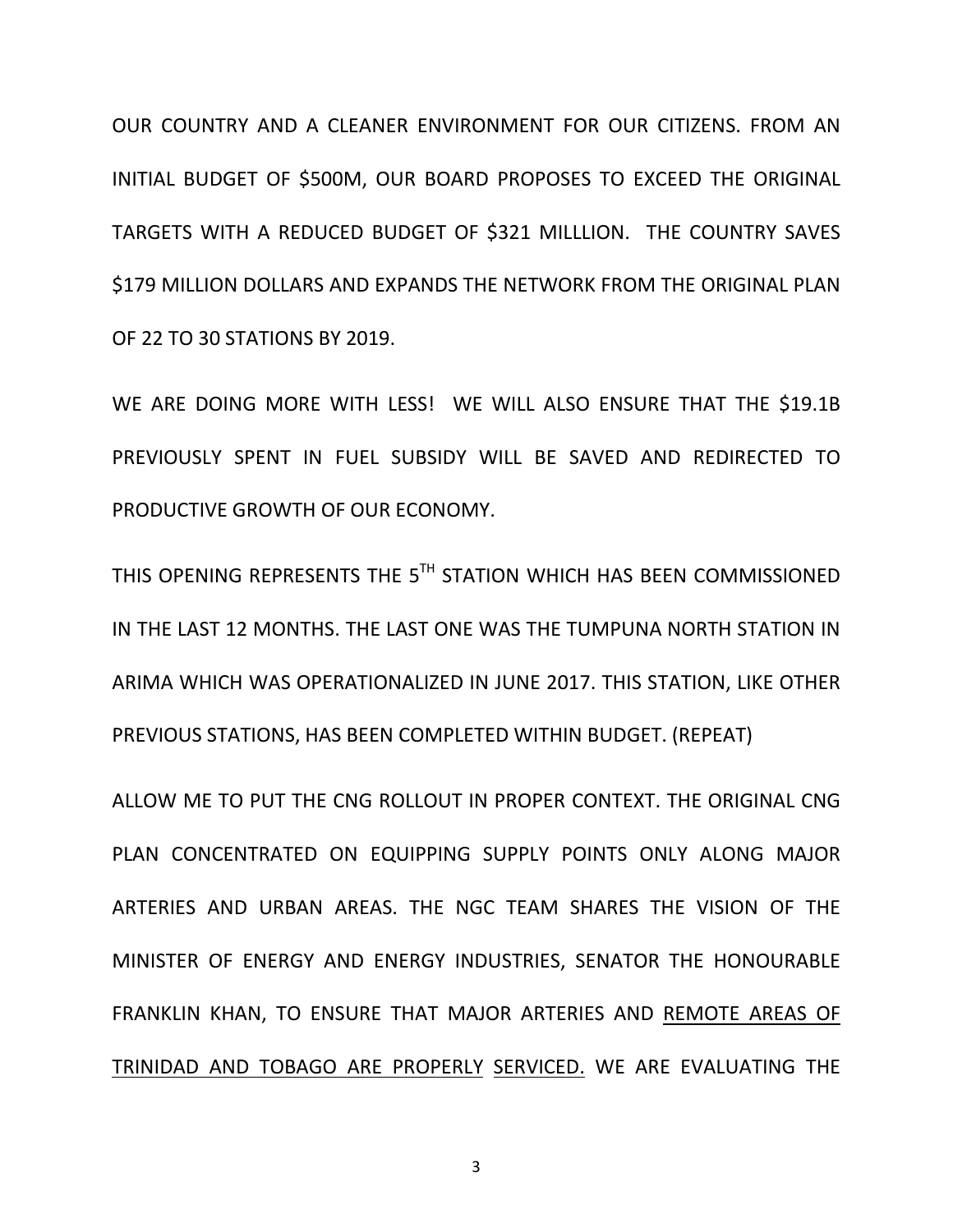FEASIBILITY OF NEW AND REMOTE LOCATIONS, EVEN AS OUR SIGHTS ARE FIRMLY FIXED ON ANOTHER FIVE STATIONS IN MC BEAN COUVA, MUNROE ROAD ON THE SOUTHBOUND LANE OF THE URIAH BUTLER HIGHWAY, CYRUS ROAD EL SOCORRO, A REFURBISHED CHAGUANAS STATION AND RUSHWORTH ST SAN FERNANDO. THESE ARE SCHEDULED FOR OPENING IN QUARTER 4 2017 AND IN 2018. WE ARE ALSO EVALUATIONG SITES IN SANDRE GRANDE, PT FORTIN, RIO CLARO AND SANTA FLORA.

POSITIVELY, INCREASED SUPPLY ARCHITECTURE, STRATEGICALLY ROLLED OUT, IS BEING COMPLEMENTED BY EVER INCREASING NUMBERS OF DRIVERS SWITCHING TO CNG. SWITCHING JUST MAKES FINANCIAL SENSE. ALLOW ME TO SHARE A COUPLE EXAMPLES.

BASED ON THE CURRENT LIQUID FUEL PRICES OF \$3.41 PER LITRE FOR DIESEL, A MAXI TAXI OWNER WITH A SMALL VEHICLE, BETWEEN 15 TO 18 SEATS, POWERED BY DIESEL WOULD HAVE HAD AN ANNUAL FUEL BILL OF JUST UNDER 80 THOUSAND DOLLARS. IF YOU SWITCH TO CNG FROM DIESEL AND ASSUMING A 50% CNG SUBSTITUTION, YOUR FUEL BILL DROPS TO APPROXIMATELY 45 THOUSAND DOLLARS SAVING JUST UNDER 35 THOUSAND DOLLARS. IF THAT OWNER PAID 35 THOUSAND DOLLARS TO CONVERT FROM DIESEL TO CNG, THEIR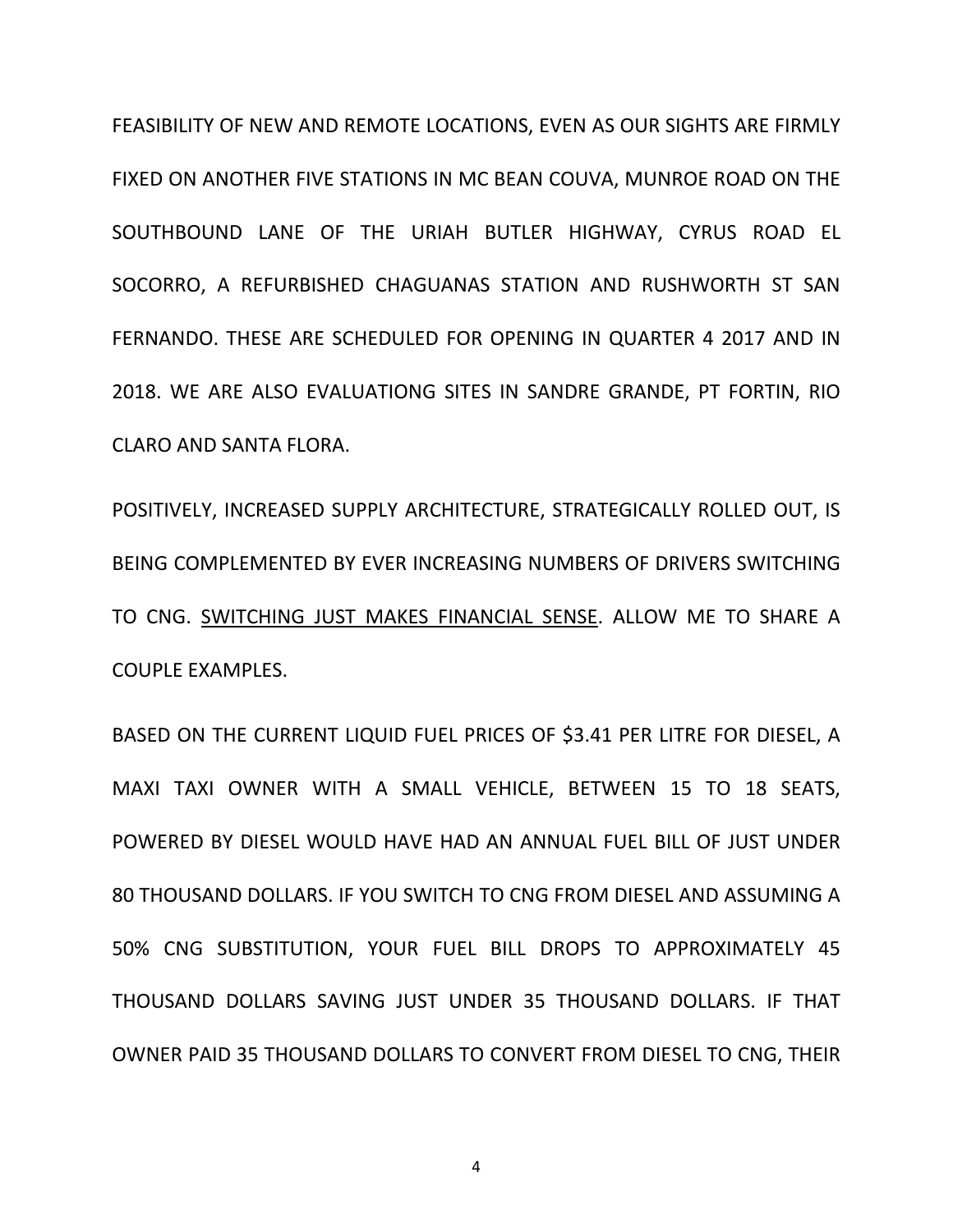PAYBACK WOULD BE ONE YEAR. 35 THOUSAND OVER 4 YEARS IS 140 THOUSAND, THAT IS THE DOWNPAYMENT ON A HOUSE.

TAXIS AND PRIVATE OWNERS ALSO ENJOY SIMILAR SUBSTANTIAL SAVINGS…MAKE THE SWITCH. SPEAK TO OUR CNG TEAM HERE TODAY! ....CNG IS THE FUTURE!

IT IS THE CLEANEST, MOST EFFICIENT FUEL OPTION!

THESE SAVINGS ARE COMPOUNDED BY (1) A TAX REBATE OF UP TO TWENTY FIVE HUNDRED DOLLARS ON A TEN THOUSAND DOLLAR CONVERSION WITH YOUR TAX RETURN; (2) NO VAT AND (3) NO MOTOR VEHICLE TAX ON OEM CNG VEHICLES NEW AND UP TO TWO YEARS OLD. NGC CNG HAS ALSO INTRODUCED SEVERAL TAILOR-MADE INCENTIVES FOR THE HIGH MILEAGE MARKET SEGMENTS, WHICH MAKES THE SWITCH TO CNG EVEN MORE ATTRACTIVE. THE PAYBACK ON CONVERSIONS FREQUENTLY RANGES FROM EIGHT MONTHS TO LESS THAN A YEAR IN MANY CASES.

THE 2018 BUDGET HAS FURTHER REDUCED THE PURCHASE PRICE OF OEM CNG VEHICLES WITH AN ENGINE SIZE OF 1599CCS OR LESS BY THE REMOVAL OF IMPORT DUTY. IT IS OUR UNDERSTANDING THAT THE REMOVAL OF MVT AND VAT ON ENGINE SIZES OVER 1599CCS FOR OEM CNG VEHICLES APPLIES ONLY TO PRIVATE PASSENGER VEHICLES AND NOT TO COMMERCIAL/GOODS VEHICLES,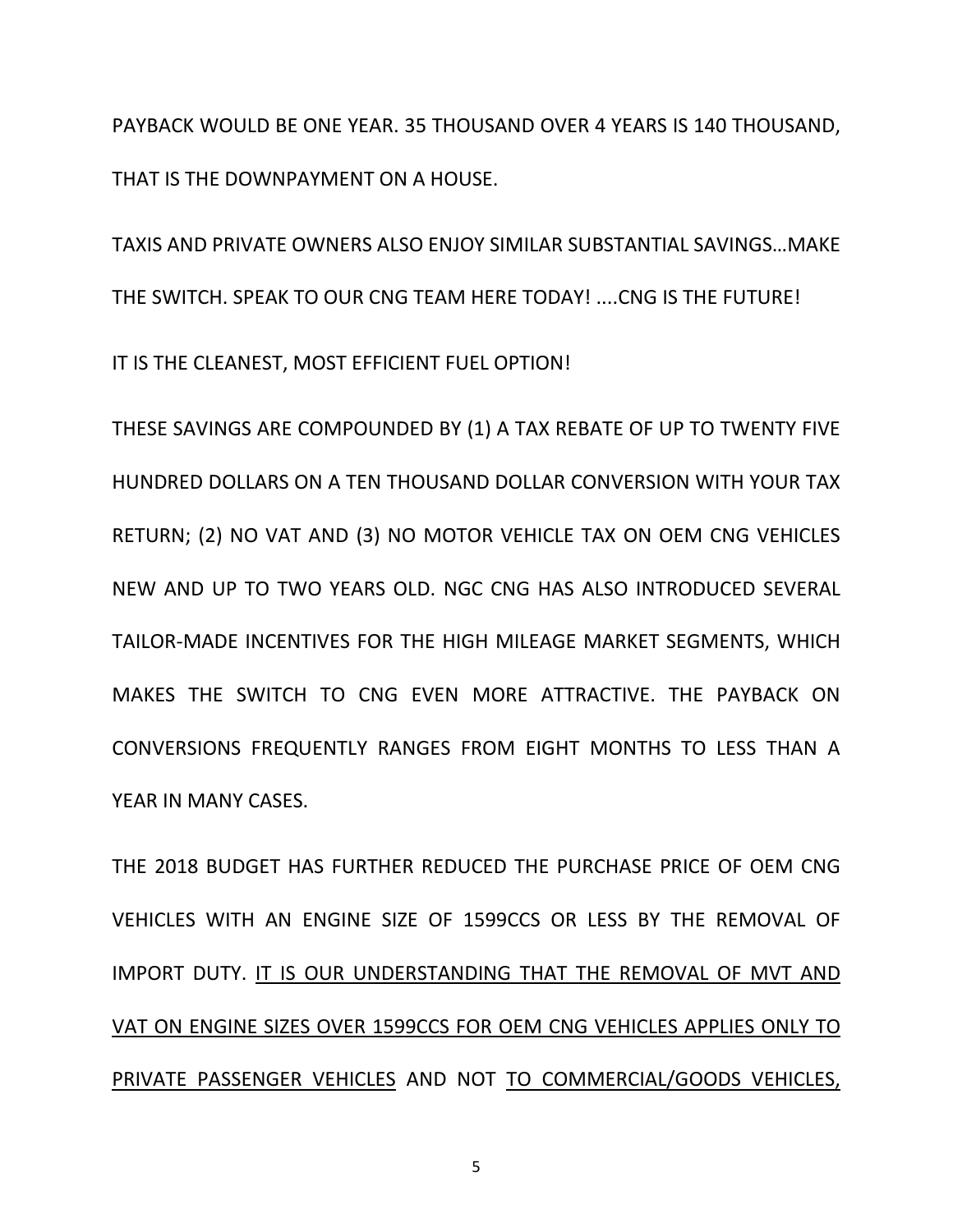THEREFORE, MAXI TAXIS AND GOODS VEHICLES MAY NOT BE AFFECTED. WE ARE WORKING TO CLARIFY THAT.

WHERE ARE WE IN TERMS OF COMPARISON TO THE REST OF THE ENGLISH SPEAKING CARIBBEAN? BEFORE AND EVEN AFTER THE RECENT ADJUSTMENT IN FUEL PRICES, TRINIDAD AND TOBAGO STILL HAS THE LOWEST FUEL PRICES. BASED ON THE NEW PRICING, A 45 LITRE FILL UP WITH SUPER COSTS 26 DOLLARS AND TWENTY SEVEN CENTS US DOLLARS. THE NEXT LOWEST IS ST VINCENT AND THE GRENADINES AT US 38 DOLLARS AND TWENTY FIVE CENTS FOR A 45 LITRE FILL AND GUYANA AT 40 US DOLLARS. TRINIDAD AND TOBAGO STILL HAS THE LOWEST DIESEL PRICE IN THE CARIBBEAN. BASED ON THE NEW PRICE OF TT THREE DOLLARS AND 41 CENTS PER LITRE TT, AN 80 LITRE FILL WILL COST JUST OVER US FORTY DOLLARS. THE NEXT LOWEST DIESEL PRICE IN THE CARIBBEAN IS GUYANA AT SIXTY SIX US DOLLARS.

IN THE BUSINESS SECTOR, FUEL IS A SIGNIFICANT OPERATING COST FOR ALL INCLUDING THOSE IN RETAIL, DISTRIBUTION, AGRICULTURE OR MANUFACTURING. UNFORTUNATELY, TRINIDAD AND TOBAGO, DOES NOT HAVE THE FISCAL SPACE TO ACCOMMODATE SUBSIDIZED DIESEL AND FUEL PRICING.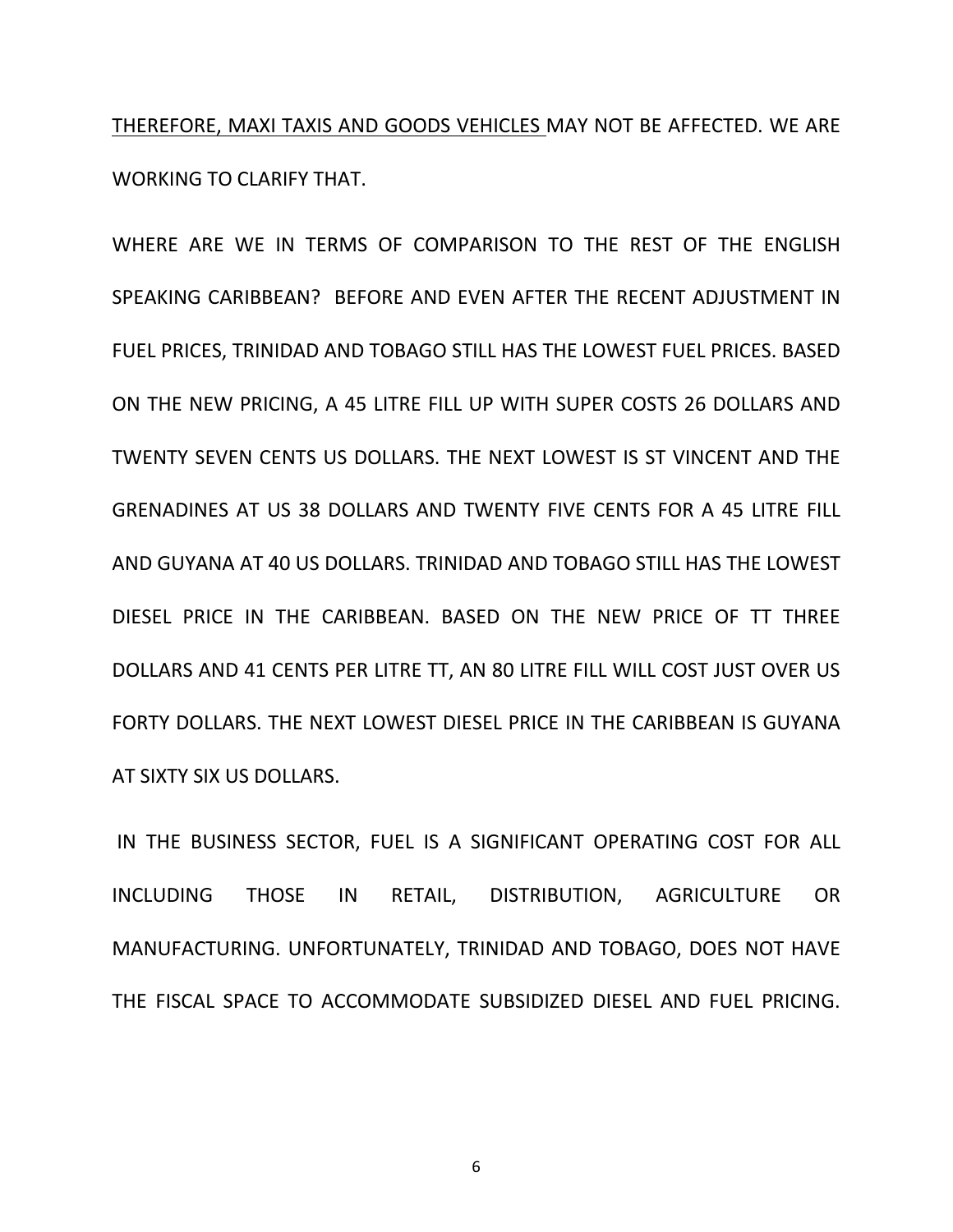THERE ARE SEVERAL OPTIONS TO IMPROVE YOUR EFFICIENCY TO PROTECT MARGINS.

ONE CRITICAL PILLAR IS TO EMBRACE CNG AS AN AFFORDABLE FUEL OPTION TO DRIVE COMPETITIVENESS. NGC CNG WILL BE AN ACTIVE, HELPFUL PARTNER!

NGC CNG IS EFFECTIVELY CREATING AN ENABLING CNG INDUSTRY. THIS INDUSTRY INCLUDES STATE AND PRIVATE SECTOR PARTNERS INCLUDING NATIONAL PETROLEUM, THE TRINIDAD AND TOBAGO BUREAU OF STANDARDS, NATIONAL ENERGY SKILLS CENTRE, UNIPET, CAR DEALERS, THE MAXI TAXI ASSOCIATION, PRIVATE SCHOOL TRANSPORT ASSOCIATION, TAXI DRIVERS AND THE CNG CONVERTERS. I THANK OUR INDUSTRY COLLEAGUES WHO HAVE PROVIDED TREMENDOUS SUPPORT. SEVERAL STATE-OWNED ENTERPRISES HAVE AND ARE ALREADY MIGRATING PART OF THEIR FLEET TO CNG; NP, PTSC, TSTT AND PETROTRIN. NGC IS AT 100% CNG. OUR MANAGEMENT TEAM IS IN DISCUSSION WITH SEVERAL OTHER ENTITIES TO SWITCH TO CNG.

NGC CNG IS TARGETING 19,500 HIGH-MILEAGE DRIVERS ACROSS THE COUNTRY TO CAPTURE 10% OF TOTAL FUEL SALES IN PHASE ONE OF THIS PROGRAMME. SINCE NGC CNG ACCELERATED OPERATIONS IN 2015, CONSERVATIVELY \$225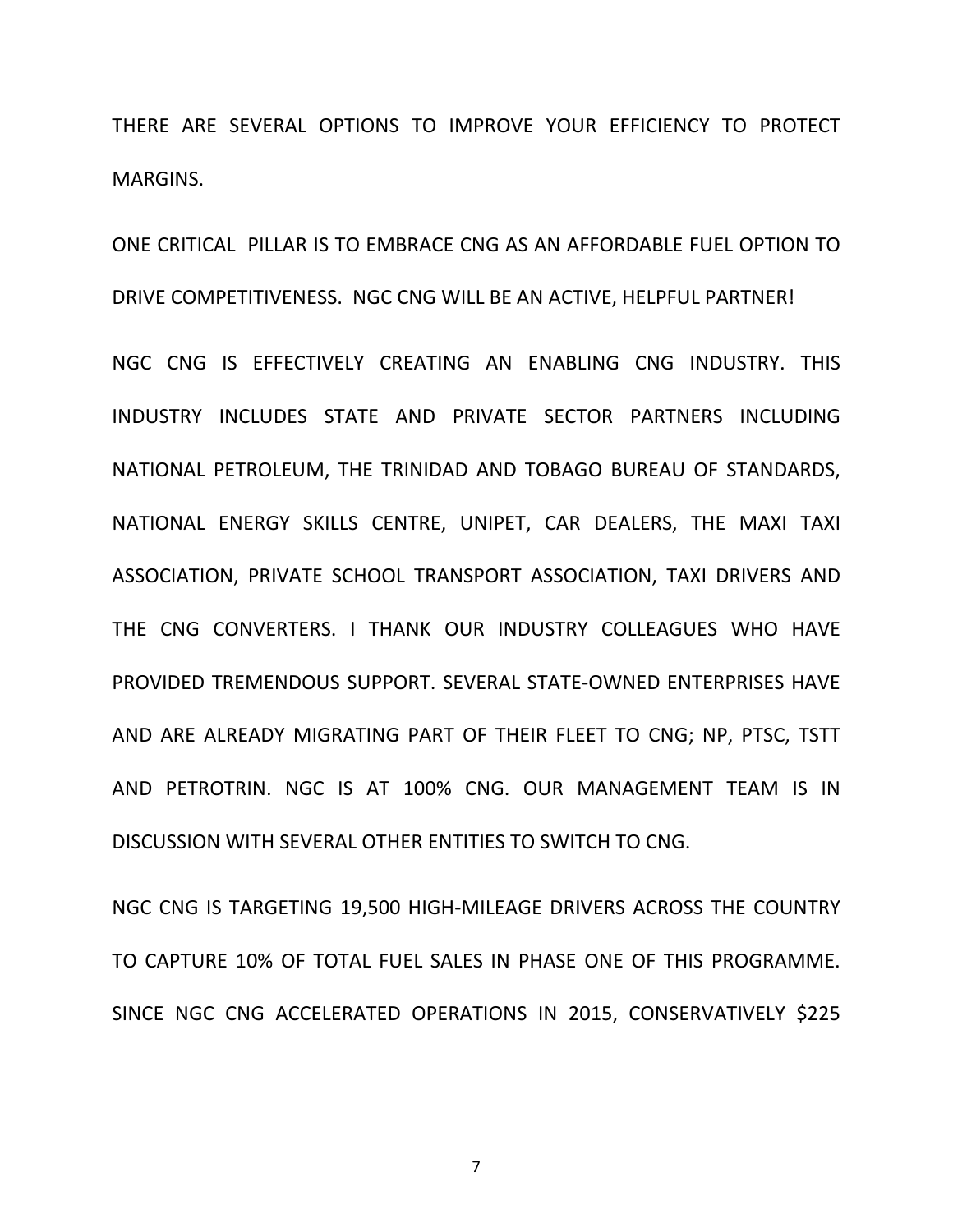MILLION IN CNG ECONOMIC ACTIVITY HAS BEEN GENERATED IN THE FORM OF NEW VEHICLE SALES, CONSTRUCTION, CONVERSIONS AND ASSOCIATED SERVICES.

IN FACT, AT THE START OF THIS PROGRAMME IN 2014, YOU COULD NOT BUY A NEW OEM CNG VEHICLE OF ANY TYPE IN THIS COUNTRY.

TRINIDAD AND TOBAGO COMMITTED UNCONDITIONALLY TWO YEARS AGO AT THE HISTORIC UNITED NATIONS COP 21 CONFERENCE TO REDUCE ITS PUBLIC TRANSPORTATION EMISSIONS BY 30% OR ONE MILLION, SEVEN HUNDRED THOUSAND TONNES OF CO2 BY DECEMBER 31<sup>ST</sup> 2030. THIS REDUCTION IS BASED IN LARGE MEASURE ON THE CNG PROGRAMME. CNG REDUCES CARBON EMISSIONS AND IS THE ONLY TECHNOLOGY WHICH CAN BE UTILISED WITH THE EXISTING STOCK OF VEHICLES TO REDUCE EMISSIONS.

REGIONALLY OUR CNG PROJECT IN T AND T HAS ATTRACTED THE ATTENTION OF TWO CARICOM PARTNERS - JAMAICA AND GUYANA. IN SEPTEMBER, NGC CNG HOSTED A VISITING DELEGATION FROM THE GUYANA ENERGY ASSOCIATION WHO WERE ON A FACT-FINDING MISSION. THEY OBSERVED OUR STATION NETWORK, MOBILE UNITS, CNG MAXIS AND VISITED A CNG CONVERTER, AS THEY START TO PLAN FOR A FUTURE INVOLVING NATURAL GAS. BOTH WANT TO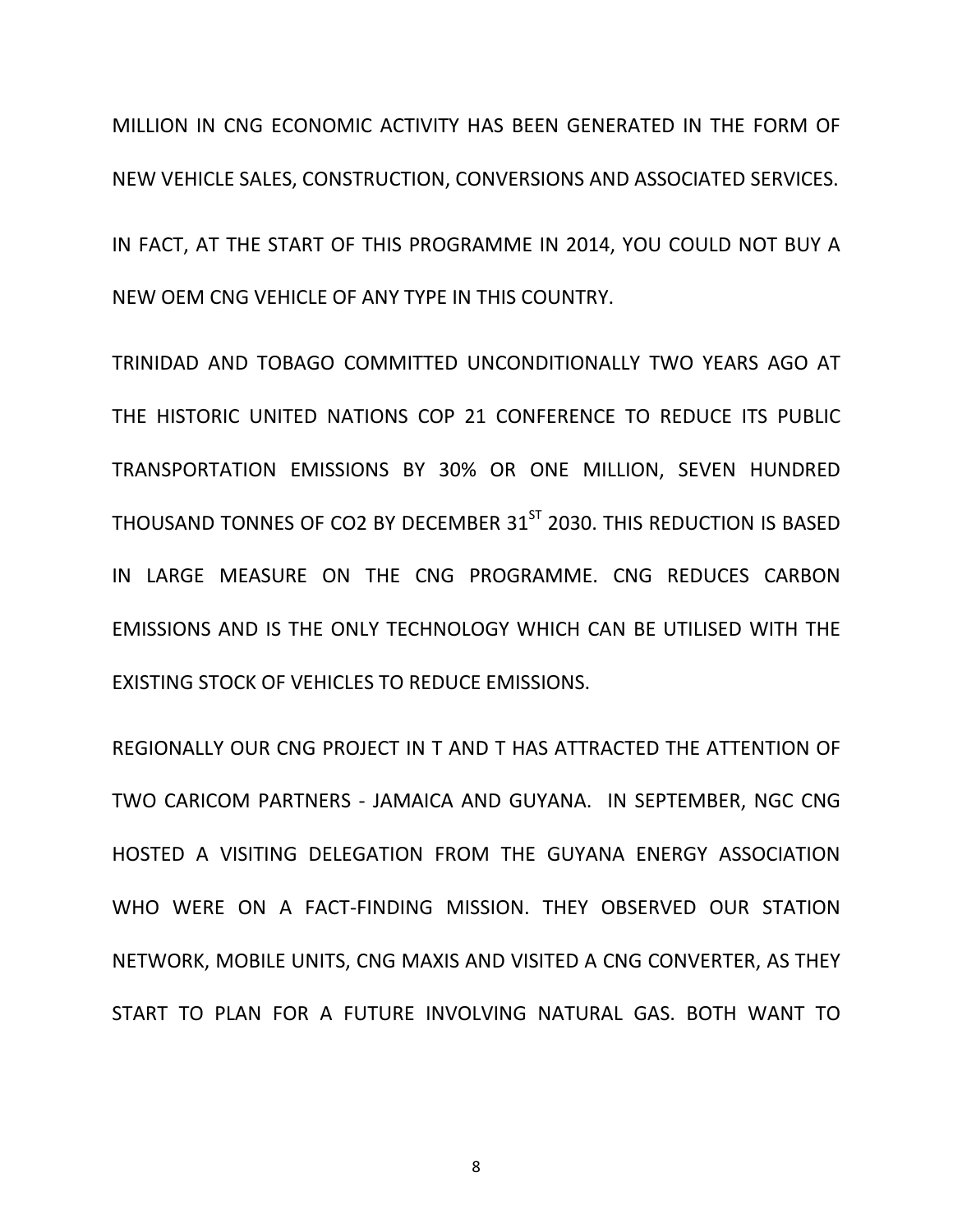COLLABORATE FURTHER WITH THE NGC TO OBTAIN ADVICE, SUPPORT AND DEEPEN THE BUSINESS PARTNERSHIPS.

MAY I ALSO REASSURE MY FRIENDS IN TOBAGO, CNG IS COMING TO YOU IN 2018! WE HAVE BEEN PURSUING THE RELEVANT APPROVALS FOR A STATION AT COVE ESTATE. THERE IS ALSO A PROPOSAL CURRENTLY BEFORE THE MINISTRY OF ENERGY TO OPEN A CNG SIGNATURE STATION AT THE COUVA PREYSAL ROUNDABOUT THAT FEEDS INTO RIVULET ROAD. THIS WILL BE A STATE-OF-THE-ART SIGNATURE STATION AND WILL HAVE THE CAPACITY TO ACCOMMODATE ANY TYPE OF VEHICLE.

COLLEAGUES WE ARE ACTIVELY BUILDING AN INDUSTRY, CREATING BUSINESS AND OPPORTUNITY FOR ALL. FRIENDS, THE CNG STORY IS BOTH SIMPLE AND YET PROFOUND. IT IS A NATIONAL MOVEMENT. IT IS A MORE AFFORDABLE FUEL OPTION FOR THE COUNTRY, REDUCES THE 800 MILLION DOLLAR SUBSIDY AND WILL CREATE AN INDUSTRY.

IT IS THE STORY WHERE ONCE AGAIN, NGC CNG A HOMEGROWN COMPANY, PART OF A WIDER GROUP, WILL CONTINUE TO PLAY ITS PART IN NAVIGATING THE CURRENT ECONOMIC REALITIES BEFORE US, WHILE CONTRIBUTING